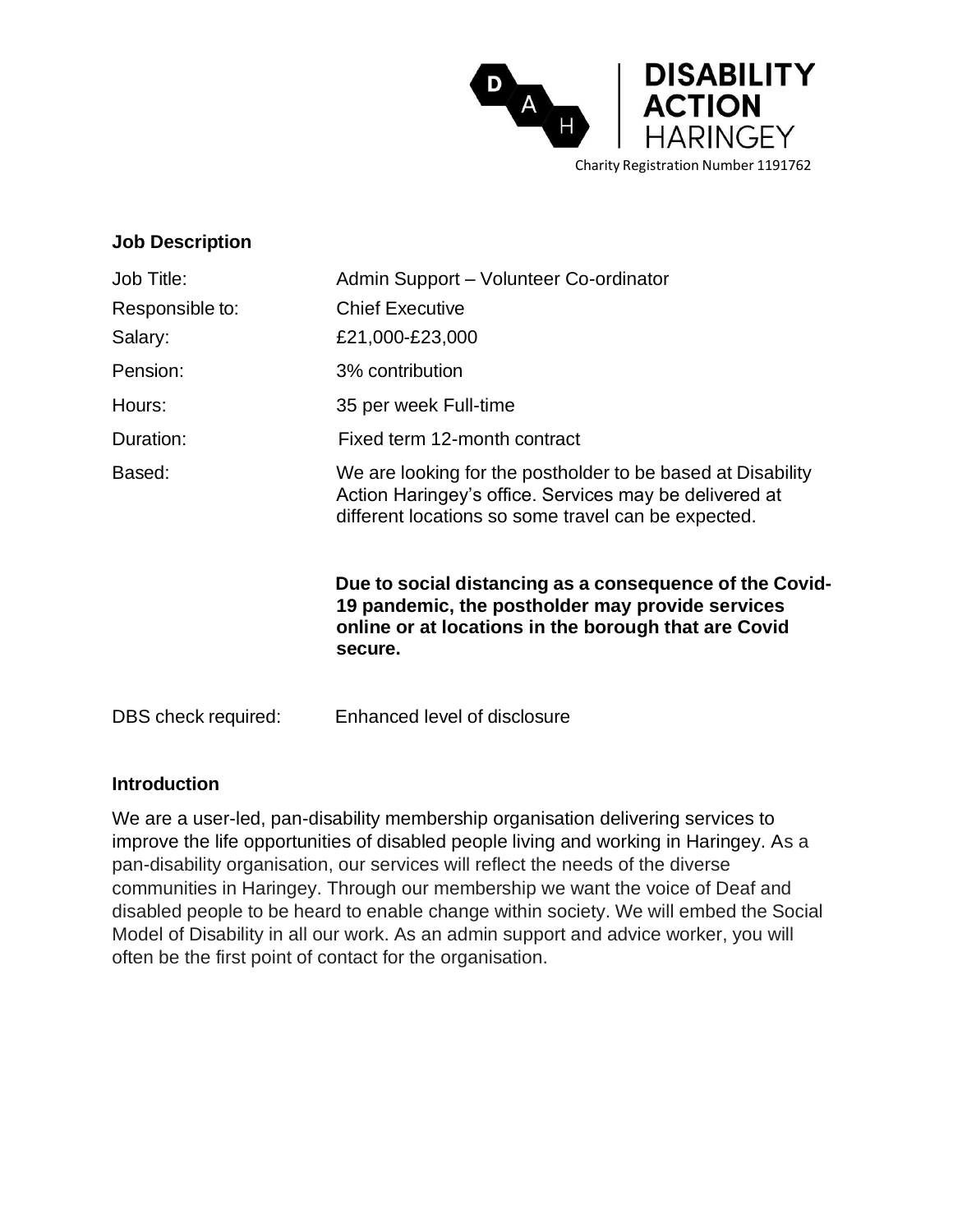

## **Purpose of Post**

Under the direction of the Chief Executive and Board of Trustees, provide effective and efficient administrative support to the office team and the provision of an advice service to disabled people across a range of projects and programs within the London borough of Haringey.

Please apply with your **CV and a covering letter**, explaining why you are applying for the position and how you meet the person specification. Applications without a cover letter will not be accepted.

Key Tasks:

- Provide administrative support to the organisation, pro-actively keeping records complete, up to date and in-line with data protection regulations.
- Maintain accurate and up-to-date member/client records and statistics through DAH system, including details of advice, casework, attendance, monitoring of progress against client action plan and targets
- Supporting the provision of service reports and information on key performance indicators to Chief Executive and Board of Trustees as well as funders when appropriate.
- Provide administrative support for projects and collate reporting and monitoring data with regards of the effectiveness of the project.
- Act as superuser/administrator on DAH's service user and case management system, training new team members, working with the IT developer on system changes/upgrades and rolling these out to the team.
- Recruit and induct volunteers, supervising and overseeing (with other paid staff members) the workloads of the support team of volunteers and placement students.
- Act as a first point of contact for clients, and assessing clients' needs and passing information to project/advice workers.
- Inform clients about appropriate services and how to access them, including, where appropriate, signposting clients to other sources of help.
- Develop and maintain relationships with external organisations and bodies, working in partnership with both the voluntary and statutory sector to deliver excellent advice services for disabled people within Haringey. This includes attending external meetings to represent DAH as appropriate.
- Help ensure that the projects and Information and Advice service stay abreast of latest disability related legislation and policy guidance.
- Work to agreed organisational standards and ensure that all targets and outcomes are met.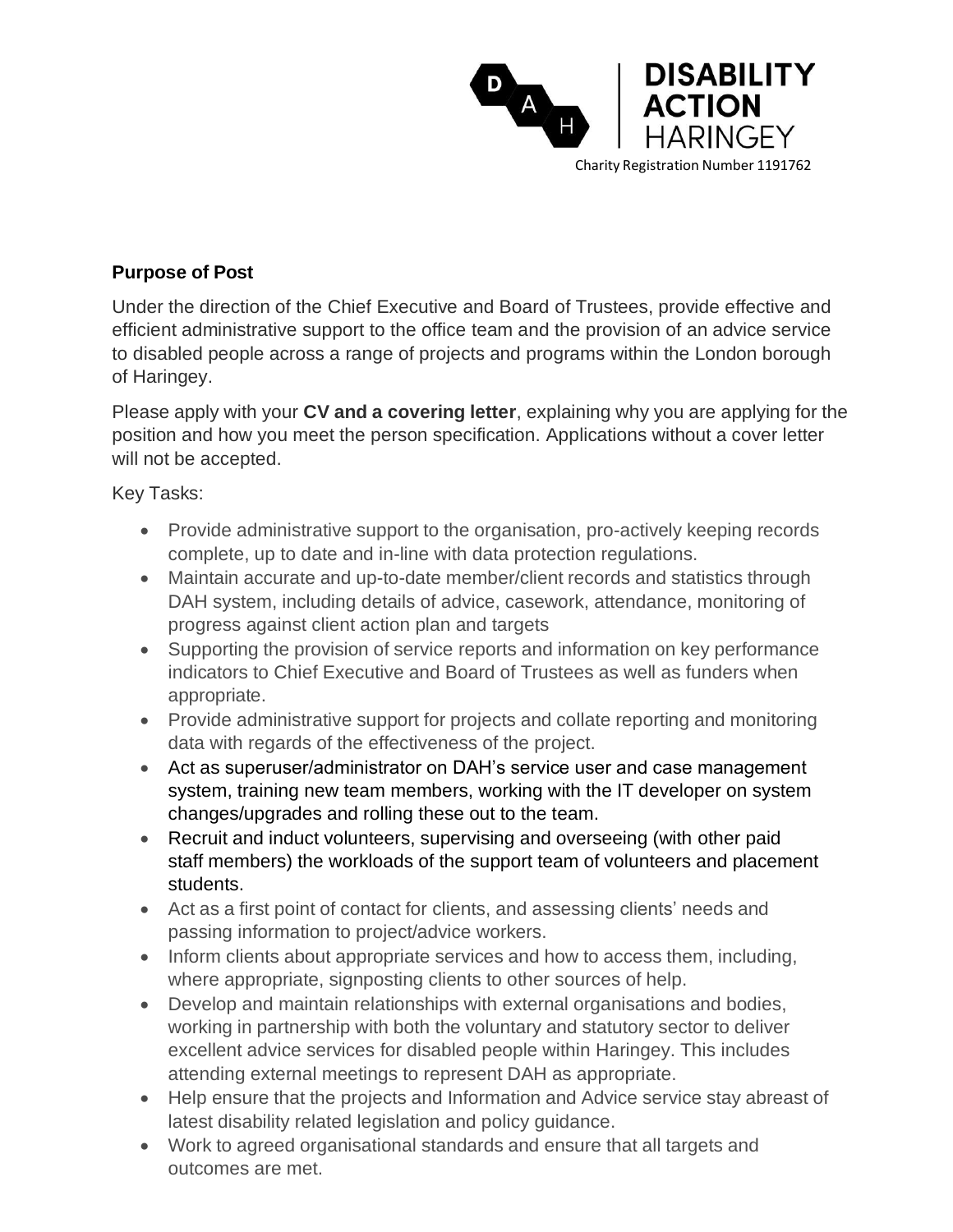

- Assist in the development of DAH online information resources and ensure these are kept up to date and continue to meet the needs of project beneficiaries and the disability community within Haringey.
- To provide information and feedback to the Line Manager and instigate improvements to existing services and the development of new additional services where appropriate
- To be aware of and comply with DAH policies and procedures, including health and safety, safeguarding, General Data Protection Regulations (GDPR) and equal opportunities.
- To ensure your own continuing professional development by attending relevant meetings, conferences and seminars, undergoing training and any other appropriate means in agreement with your Line Manager.
- To work effectively as part of the team, being flexible and responsive to changing funder needs and DAH requirements.
- To undertake any other duties as and when required inline with the needs of the organisation.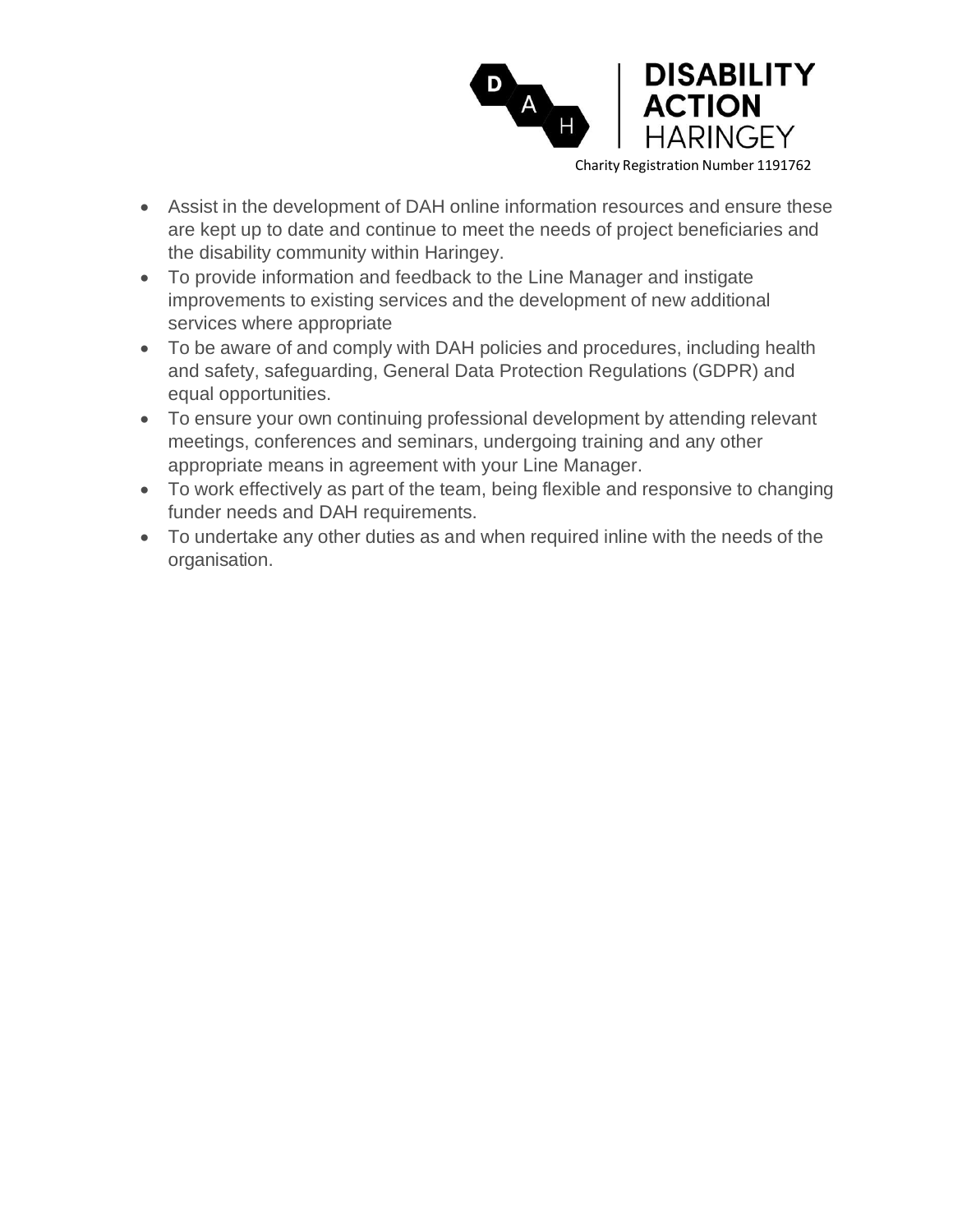

## **Person Specification – Admin Support – Advice worker**

| <b>Essential</b>                                                                                                                                                                             | <b>Desirable</b>                                                                               |
|----------------------------------------------------------------------------------------------------------------------------------------------------------------------------------------------|------------------------------------------------------------------------------------------------|
| <b>Education, Vocational Training &amp;</b><br><b>Qualifications</b>                                                                                                                         |                                                                                                |
| High standard of Maths and English<br>at grade C OR ABOVE                                                                                                                                    | A Levels<br>Educated to degree level                                                           |
| <b>Experience</b>                                                                                                                                                                            |                                                                                                |
|                                                                                                                                                                                              |                                                                                                |
| Minimum 12 months' experience<br>$\bullet$<br>working in an administrative role<br>within advice/support/legal setting,<br>ideally with disabled people or other<br>socially excluded groups | <b>Experience of recruiting</b><br>volunteers.                                                 |
| IT literacy, with excellent<br>$\bullet$<br>communication and teamwork skills<br>and familiarity with Office 365<br>(including SharePoint)                                                   | Working with individuals with<br>support needs<br><b>Experience of accounting</b><br>processes |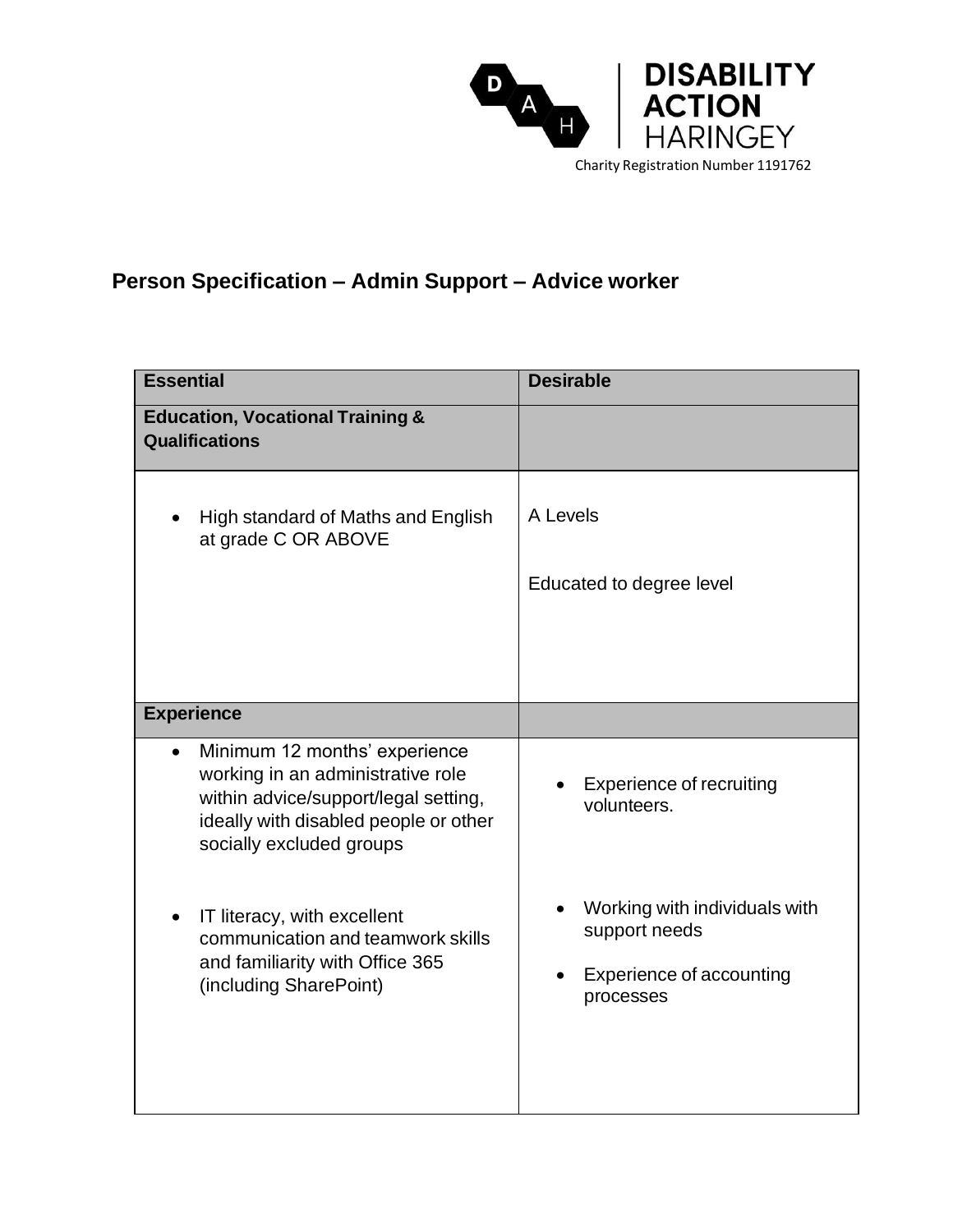|                                            | <b>DISABILITY</b><br><b>ACTION</b> |  |
|--------------------------------------------|------------------------------------|--|
|                                            | <b>HARINGEY</b>                    |  |
| <b>Charity Registration Number 1191762</b> |                                    |  |

| Experience of providing an effective<br>information and advice service                                                            |                                                                                      |
|-----------------------------------------------------------------------------------------------------------------------------------|--------------------------------------------------------------------------------------|
| <b>Knowledge and skills</b>                                                                                                       |                                                                                      |
| Good understanding of the Social<br><b>Model of Disability</b>                                                                    | An understanding of<br>$\bullet$<br>safeguarding procedures for<br>vulnerable adults |
| An excellent understanding of the<br>General Data Protection Regulation<br>and how this applies to an<br>organisation's processes | A Proven track record of Project<br>$\bullet$<br>delivery.                           |
| Ability to think creatively and to come<br>up with solutions.                                                                     |                                                                                      |